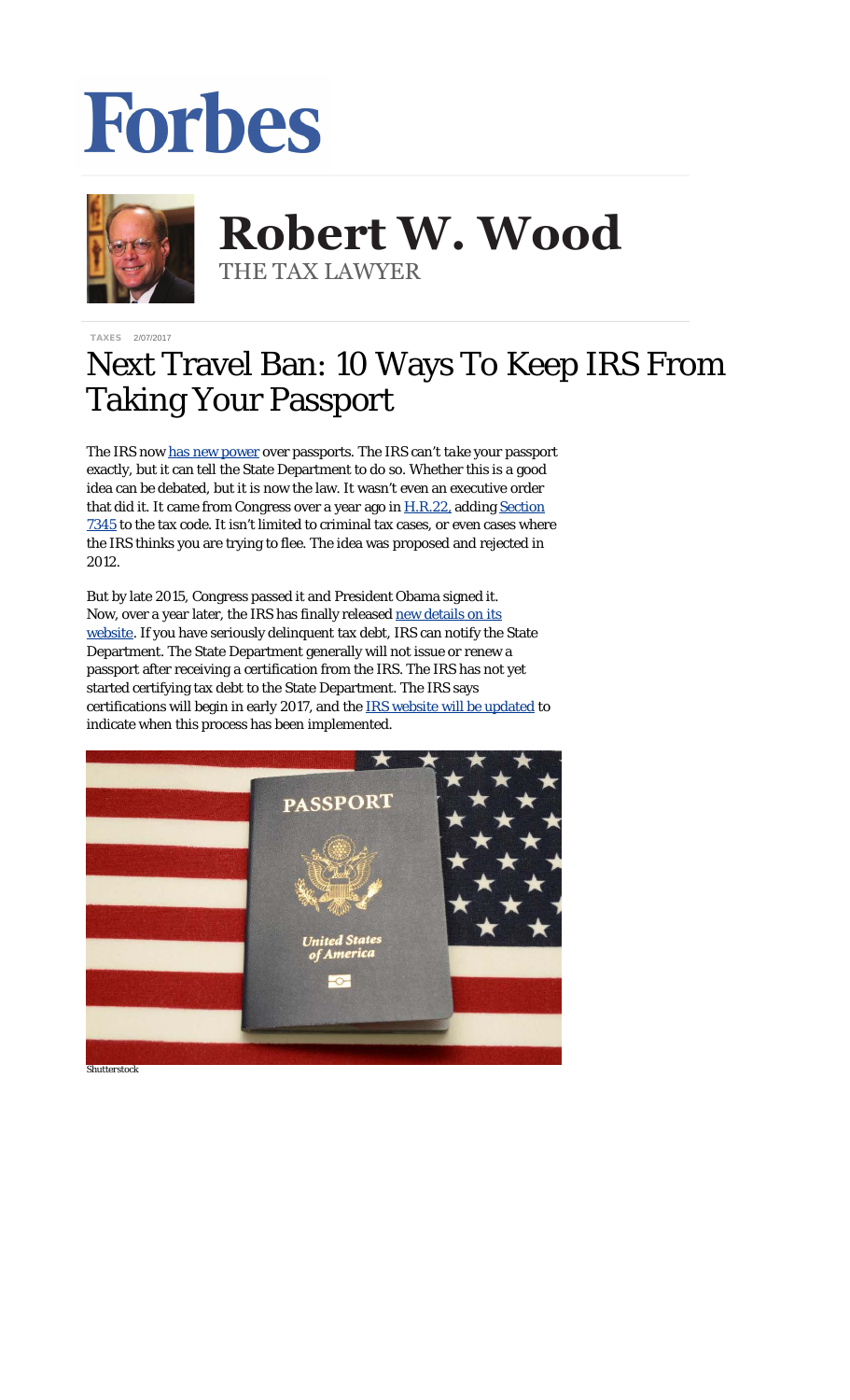With the arrival of new IRS rules, here are steps you can take to hang onto your passport:

- 1. Don't be 'seriously delinquent.' A seriously delinquent tax debt is a key term. If you don't have one, your passport is safe. So if you must owe, keep your debt below \$50,000. But that includes penalties and interest, so beware. A \$20,000 tax debt could eventually grow to \$50,000. And be careful, once your tax debt is labeled 'seriously delinquent,' you paying it down to \$49,999 may not help. The IRS *will not* reverse a certification because the taxpayer pays the debt below \$50,000.
- 2. Keep your dispute with IRS going. You can usually contest tax bills if you do so promptly. The IRS usually sends multiple notices for any tax debt, and [you should respond](http://www.forbes.com/sites/robertwood/2016/02/24/how-to-respond-to-irs-very-carefully/#5b3984ba7023). Explain why the IRS is incorrect, and keep protesting. If you receive an IRS Notice of Proposed Deficiency or Examination Report, respond. It is sometimes called a "30-day letter," because of the deadline for response. Prepare a protest, and sign and mail it before the deadline. Keep a copy, and proof of mailing, preferably certified mail. Normally a protest will land you in the IRS Appeals Office, where you have another chance to resolve it.
- 3. Go to Tax Court. If you fail to protest or you don't resolve your case at IRS Appeals, you probably will receive a Notice of Deficiency. An IRS Notice of Deficiency comes via certified mail. It is often called a "[90](http://www.forbes.com/sites/robertwood/2016/02/24/how-to-respond-to-irs-very-carefully/#5b3984ba7023)-day letter," because you have 90 [days to respond.](http://www.forbes.com/sites/robertwood/2016/02/24/how-to-respond-to-irs-very-carefully/#5b3984ba7023) Only one response to a Notice of Deficiency is permitted: filing a Tax Court petition in the U.S. Tax Court clerk's office in Washington, D.C. The U.S. Tax Court *cannot* hear your case if you miss the 90-day deadline. You want to keep your tax dispute going so the tax debt does not become final.
- 4. Get extensions. You can sometimes get extensions from the IRS, so keep communicating. For many notices, the IRS will grant an extension of time to respond. In some cases, though, they can't. For example, when you receive a Notice of Deficiency (90-day letter), you must file in Tax Court within 90 days, and this date cannot be extended. Most other notices are less strict. If you do ask for an extension, confirm it in writing. In fact, confirm everything you do with the IRS in writing.
- 5. Communicate with IRS. If you get a certification that your debt is 'seriously delinquent' contact the phone number listed on the IRS Notice. If you've already paid the tax debt, send proof to the address on the Notice.
- 6. Prove you need your passport. If you need your U.S. passport to keep your job, once your seriously delinquent tax debt is